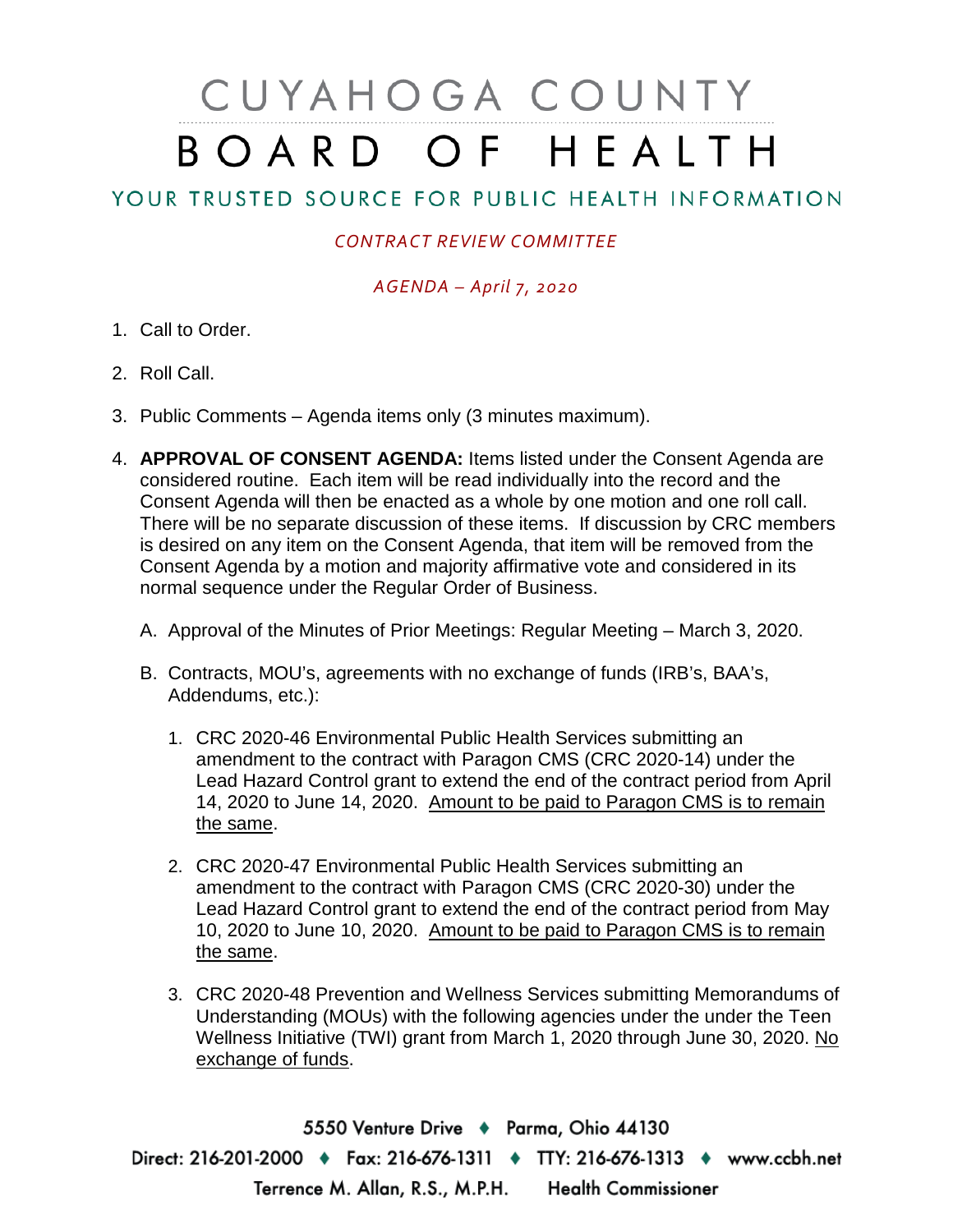Beech Brook Case Western Reserve University OhioGuidestone

#### 5. **CONTRACTS AND AWARDS:**

A. Tabled Items

None

- B. New Items For Review
	- 1. Bid/Quote Openings ≥ \$25,000.00

*Lead Program*

- a. CRC 2020-49 1556-58 Belmar Rd., Up & Down East Cleveland, Ohio 44112
- 2. Bid/Quote Openings < \$25,000.00

None

- 3. Expenditures: Contracts < \$25,000.00
	- a. CRC 2020-50 Environmental Public Health Services submitting an amendment to the contract with Green Home Solutions (CRC 2020-15) under the Lead Hazard Control grant to increase the amount to be paid to Green Home Solutions from \$16,800.00 to \$17,150.00.

Purpose: To complete additional work found during the project completion.

Funding Source: 100% reimbursable through the Lead Hazard Control grant.

b. CRC 2020-51 Prevention and Wellness Services submitting the following contracts under the HRSA Ryan White Part A Program grant from March 1, 2020 through February 28, 2021:

not to exceed: AIDS Healthcare Foundation \$ 6,500.00 Near West Side \$ 6,200.00 Promesa Consulting Group \$24,500.00 Tech-Logix Systems \$23,000.00 5550 Venture Drive + Parma, Ohio 44130 Direct: 216-201-2000 ♦ Fax: 216-676-1311 ♦ TTY: 216-676-1313 ♦ www.ccbh.net

Terrence M. Allan, R.S., M.P.H.

**Health Commissioner** 

Amount to be paid